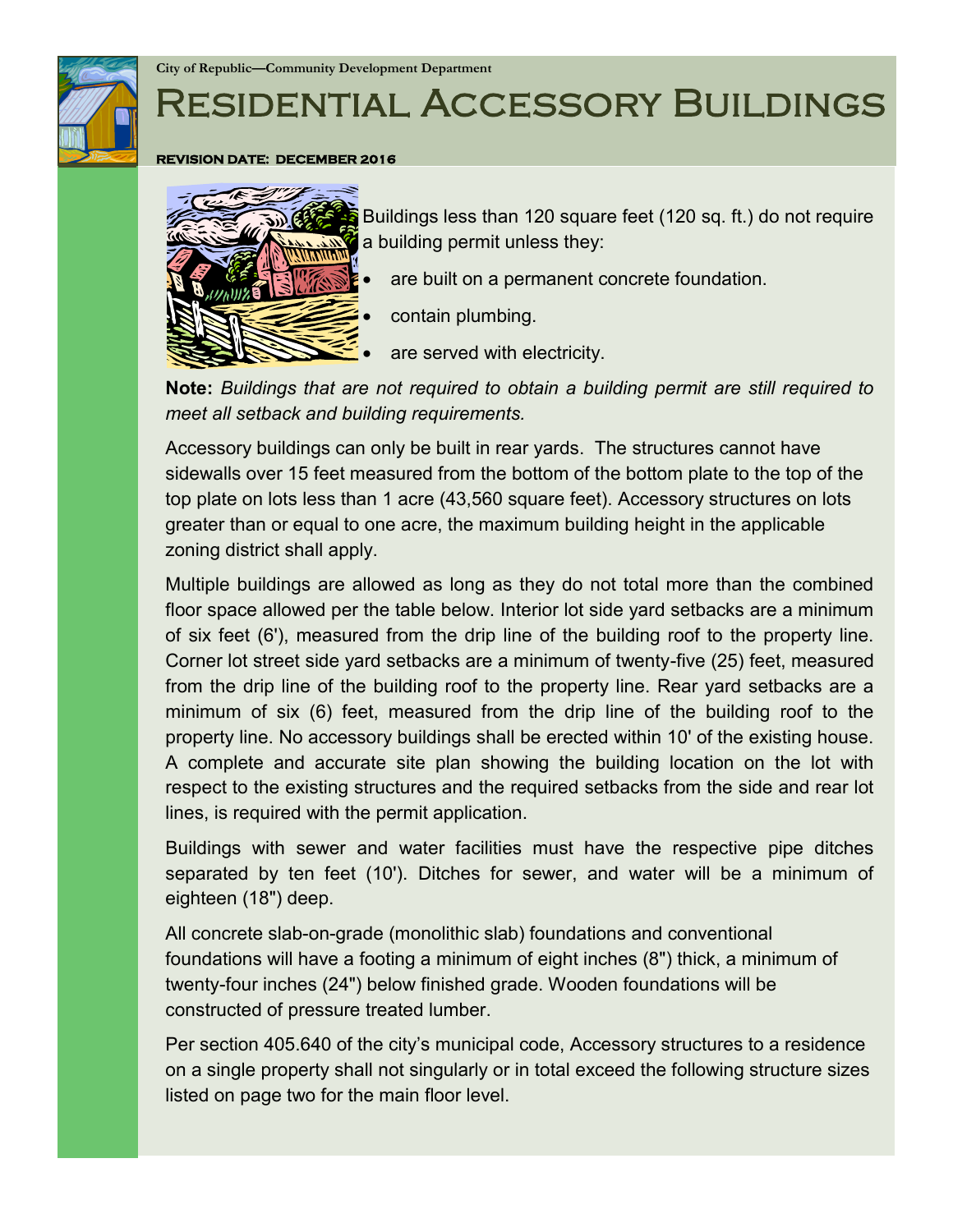# **Lot Size Maximum Allowable Structure Size 0 to 7,000 square feet** 500 square feet **7,001 to 9,000 square feet** 780 square feet **9,001 to 12,000 square feet** 950 square feet **12,001 to 21,780 square feet** 1080 square feet **21,781 to 43,560 square feet** 2,000 square feet **43,561 to 65,340 square feet** 2,500 square feet **65,341 to 87,120 square feet** 3,000 square feet **87,121 to 108,900 square feet** 3,500 square feet **108,901 to 217,800 square feet** 4,500 square feet **217,801 or more square feet** 6,000 square feet for each five acres of property owned

## **GRADUATED INCREASE IN ACCESSORY STRUCTURE SIZE**

No accessory structure allowed under Section 405.640 B1 of the city code shall be used as a residence unless a certificate of occupancy is issued for residential use of that structure and so long as that structure is the sole residence on the lot in which it is located.

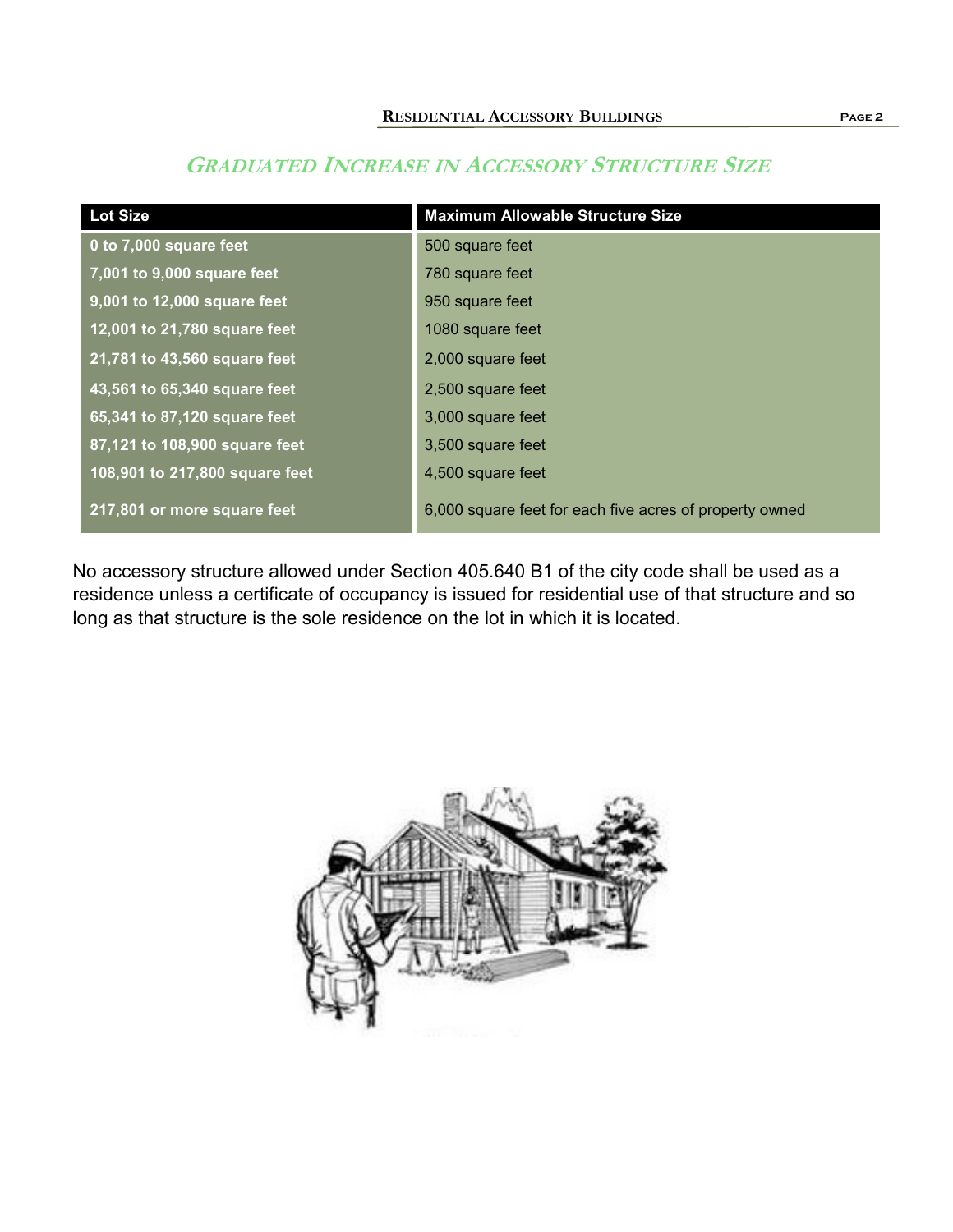



must be shown on site plan and permit application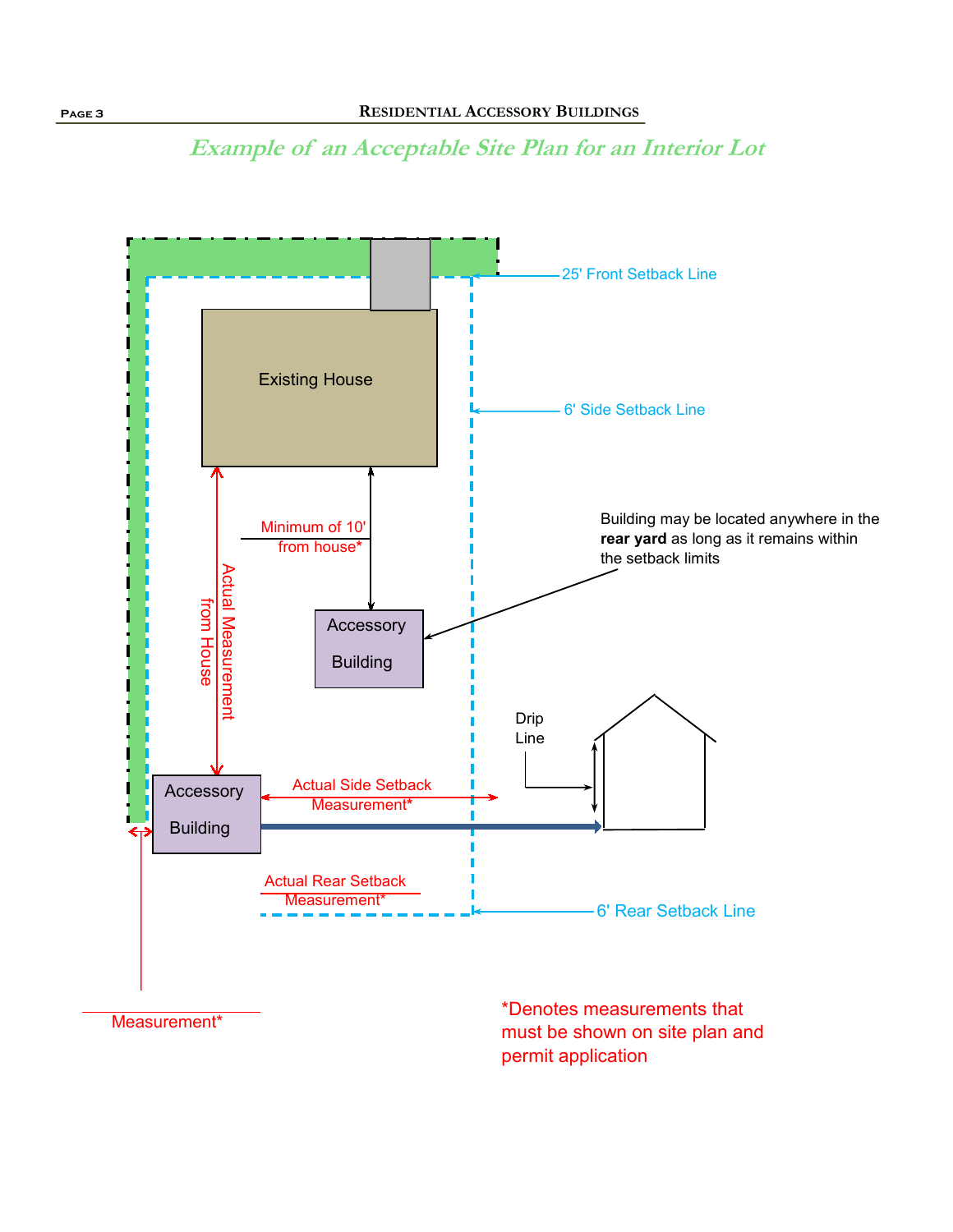**Example of an Acceptable Site Plan for a Corner Lot**